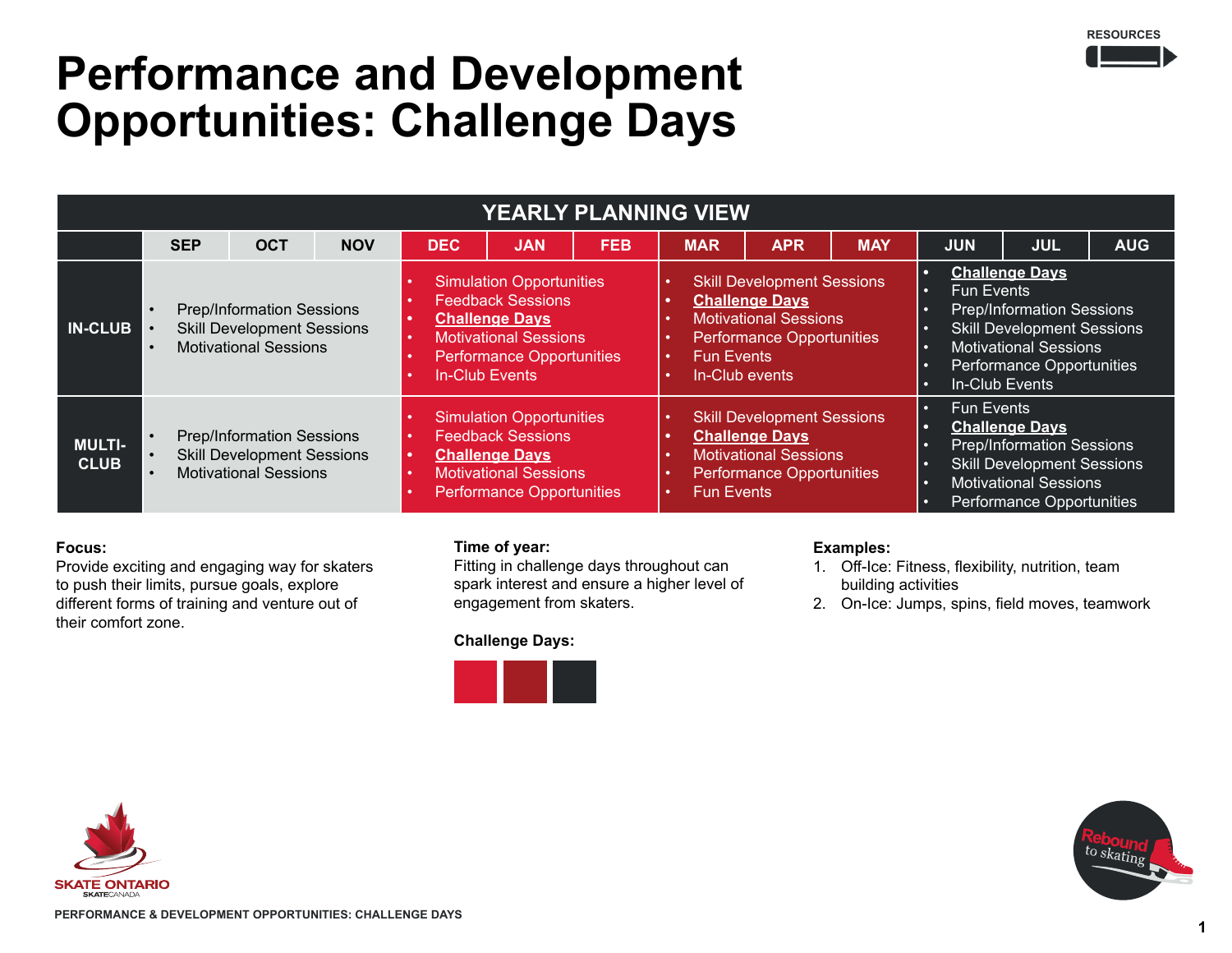

# **Examples: Off-Ice Example #1**

### **Flexibility Focus**

- 1. Choose a position (or positions) to focus on:
	- **Spiral**
	- "y" position
	- Camel catch (or biellmann)
- 2. Lay out a plan to increase flexibility in this position with a series of exercises and/or stretches.
- 3. Measure start point
- 4. Initiate flexibility plan
- 5. Set dates to check in and challenge progress.
- 6. Adapt and add challenges for skaters to continue to progress.



### **Detailed Explanation**

**Goal: To improve spiral flexibility (by 2 inches) by mid-November and improve the overall quality of the position.**

### **Plan:**

- Collaborate with a nearby club for a flexibility challenge
- Club Skate Great and Club Fantastic to take part
- Winning team receives a pizza party for both groups of skaters
- 1. Initial challenge day to measure start point and teach stretches
	- Club Skate Great to host in one of the dressing rooms on September 9
	- Include skater "meet-greet" team games
	- Take starting point measurements (measure floor to knee) and pictures, and add to closed Facebook group
	- Teach stretches
	- Give each skater a "stretch sheet" to log their days
	- Explain how the challenge works Team with the greatest number of inches of improvement from entire team wins.
		- Example: Team 1 Grace (3 inches), Jennifer (1 inch), Rachel (2.5 inches) = Team total 6.5 inches
- 2. Bi-weekly Facebook group check-ins with pictures (or videos from the ice)!
- 3. Final challenge day!
	- Club Fantastic to host in their off-ice room on November 16
	- Start with team challenges (holding spiral position, holding 1- foot sit glide position, hold spiral in a chain (hand to toe), wall sits, plank tower, etc., for as long as possible)
	- Small, fun incentives for each challenge
	- Begin Spiral Challenge measurements and pictures
	- Calculate winning team. Announce pizza party date!
- 4. Pizza Party Day December 5 at Elsie's house.
- 5. Enjoy and plan the next challenge!

- Use only club members, make teams within sessions or cross-sessions
- Run the challenge in the off-season to keep skaters connected and engaged before on ice training begins
- Challenge another sport team (eg. dance or gymnastics)
- Challenge a club/school across the country!



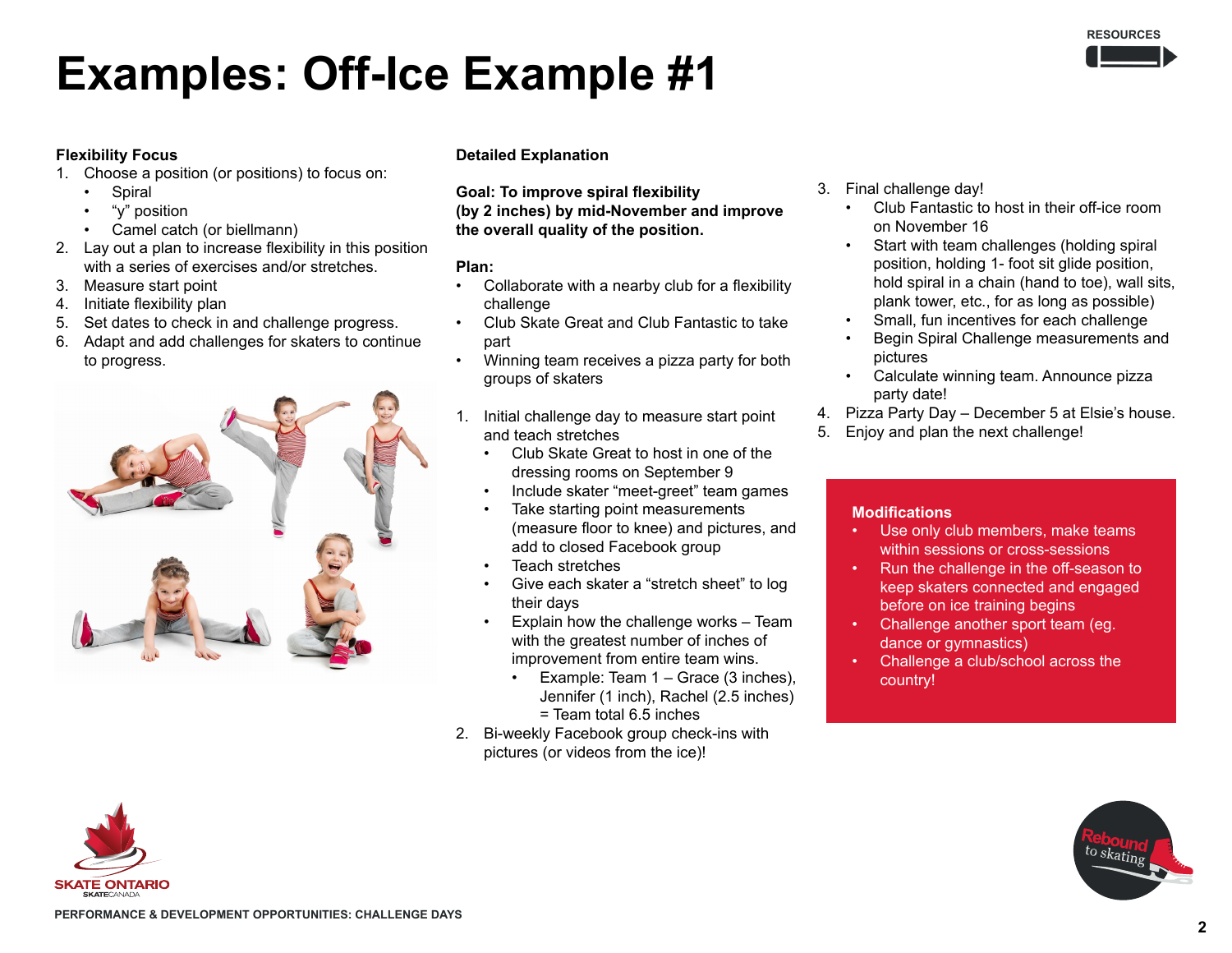# **Examples: Off-Ice Example #2**

### **Strength Focus**

- 1. Set up a circuit of the strength exercises using a wide range of muscle groups
	- Could include: burpees, planks, push-ups, box jumps, jumping jacks, 2-foot long jumps, wall sits, squats, sit-ups, sprints
- 2. Determine best space to set up challenge (outside, off-ice room, hall, dressing room)
- 3. Book the date/time
- 4. Energize and motivate skaters to prepare for the challenge day through social media, off-ice training, training plans
- 5. Run Challenge Opportunity

### **Detailed Explanation**

**Goal: To make it through the whole strength training circuit by mid-season and to elicit interest and excitement in the importance of strength training for skating.**

### **Plan:**

- 1. Date planned for second week of skating (after an on-ice session)
- 2. Communicate to skaters/parents in person and through social media about the opportunity
- 3. Run Challenge event:
	- Set up the circuit/stations
	- Break up skaters into teams
	- Explain, demonstrate and try-out all the exercises to ensure skaters understand them
	- Take skaters through the circuit
	- Explain the rules of the challenge
	- First full team to complete the circuit 3 times
- Quality counts! Need to start over if movement not completed
- Run Challenge, motivate groups, cheer them on and watch for quality
- Awards/incentives to winning teams and the team with the most grit!
- Debrief:
	- Was it easy? What muscles did we work? Do you need those muscles for skating?
	- Would it be beneficial to make those muscles stronger? If so, what could that help?
	- If we did this again in 2 months, could we improve our times?
- Have teams work together to create a plan on how to improve strength for the next challenge day:
	- Supply exercises (pictures/written), paper, workbooks, markers, glue, etc.
	- Check in with groups to guide them
- Communicate the next strength challenge day and what incentives to look forward to
- 4. Check-in with groups every couple weeks in dressing room (prior to hitting the ice) to see how their plans are working
	- What's working? Any challenges?
	- Have them share pictures of their exercises to post on a private Facebook group or on an arena bulletin board
- 5. Repeat challenge in a couple months to mark improvements and sustain engagement



- For smaller groups, use individual times instead of team
- Try having skater's set-up their own teams with skaters from a variety of sessions (STAR, Adult, CanSkate, CanPowerSkate)
- Set-up a challenge with another club
- Give skaters a strength plan to improve through the season. Use the same circuit challenge multiple times through the year to engage skaters to improve
- Try this in the off-season to keep skaters connected and engaged before on ice training begins
- Combine Challenge day with a team building activity and/or fundraiser
- Challenge another sport team! (hockey, dance, volleyball, etc.)



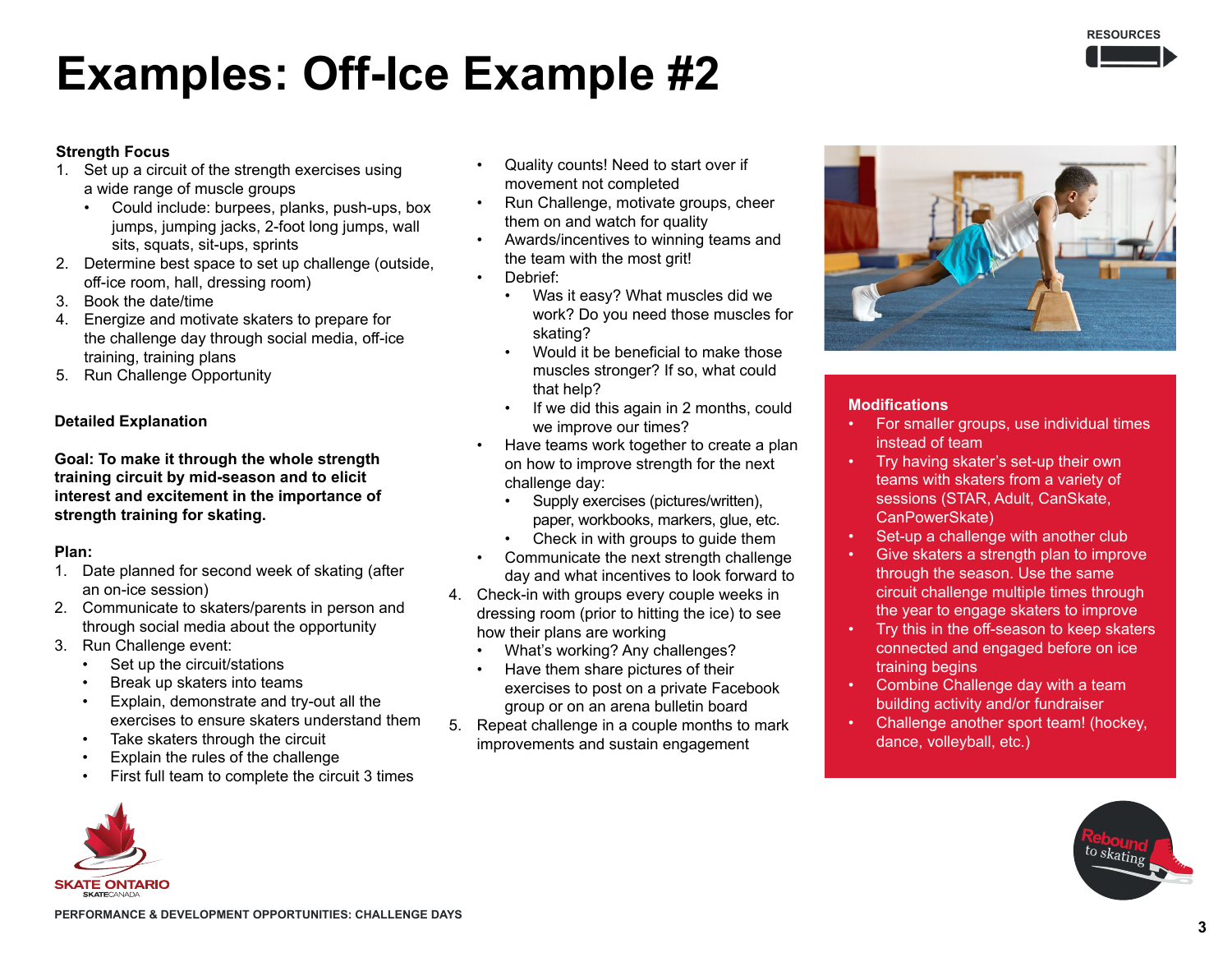

### **Examples: On-Ice Example #1**

### **Spin & Field Move Challenge**

- 1. Choose the Spin and Field Moves that will challenge your skaters
	- Spins:
		- 10 rotation basic position
- Combination spins

• Flying spin

• Change of foot spin

• Variation

Spin in the other direction

- Field Moves:
	- Hold position for 10 seconds (Spiral, 1-foot site glide, "Y" spiral, etc.)
	- Combine 2-3 different positions on the same foot
	- Ina-bauer, outside spread eagle, spiral catch
- 2. Pick date could be in place of a class time or group lesson, or a time set aside for performance and development opportunities each month
- 3. Incorporate these elements as part of a station for weekly practice
- 4. Use coaches/parents, past skaters, or higher-level skaters to judge

### **Detailed Explanation**

**Goal: To incorporate 5 (for example) difficult elements into their regular training plan by the end of the season.** *Skaters will perform each element the day of the effort challenge and will be assessed and receive a certificate for participating and rewards such as mini gloves, a colorful book to keep skating notes, etc.*

### **Plan:**

- 1. Choose challenge elements
- 2. Book date/time for the spin and field move challenge
- 3. Winners to receive sparkly mini gloves
- 4. Add challenge elements to group stations and introduce them in a class/group session 3 weeks prior to Challenge Day
- 5. Advertise/promote challenge day with skaters. Use bulletin board or private Facebook group to share tips, progressions or week to week pictures of skaters practicing their challenges. Show off the sparkly glove incentives!



- 6. Will run in the last 15 minutes of a regular session (instead of the group that day)
- 7. Challenge Day
	- Brief assessors (past skaters/coaches) on the challenge elements
	- Skaters execute first challenge in succession
	- Gloves awarded to winner right away
	- Repeat for the next challenge elements
	- Make sure all participants receive some type of loot for taking part
	- Once all elements completed, take a group shot for your bulletin board, then off the ice for some hot chocolate
- 8. Start planning the next Challenge Day!



- These types of challenges could be offered monthly
- Try adding multiple types of challenges (spin, jump, field move, etc.)
- This could also be run as a team contest- have 2- 4 skaters on each team. Skaters practice all elements and then the day of the Challenge they pick an element out of a hat that they will complete for their team
- Try inviting another club to join you for the challenge dayprovide them with the element 4 weeks in advance

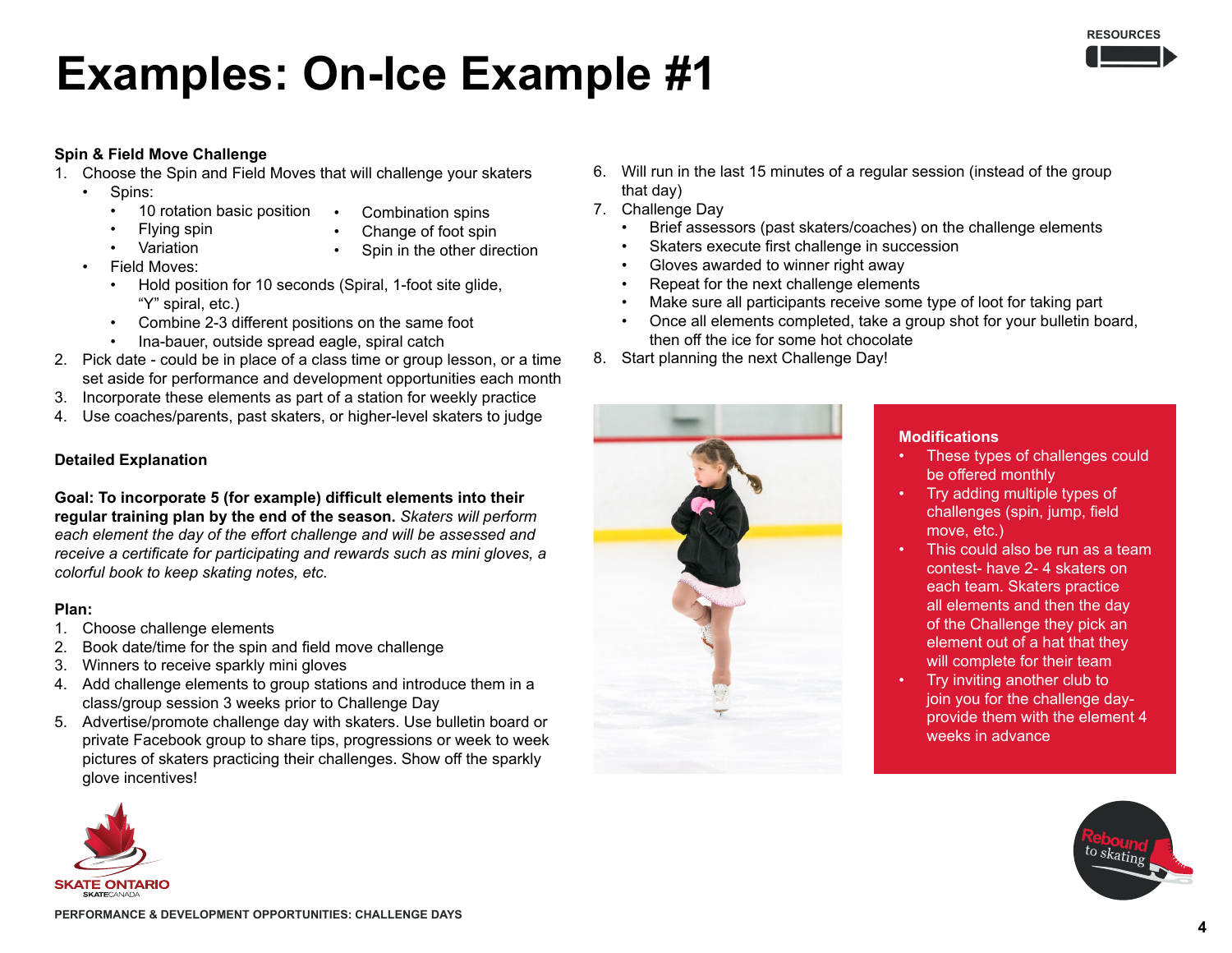

### **Examples: On-Ice Example #2**

#### **"4" Challenge**

- 1. Teams of 4, 4 categories, 4 goals
- 2. Pick a session (or time) to run challenge
- 3. Choose 4 event categories:
	- Jumps or jump Combinations
	- Spins or spin Combinations
	- Program
	- **Transitions**
	- Footwork
	- **Field Moves**
	- Edges/Turns
- 4. Have skaters choose a goal for each category

### **Detailed Explanation**

### **Goal(s): To focus on the individual goals of skaters in a motivating team environment.**

### **Plan:**

- 1. Date planned for second week of December on the Saturday session
- 2. Coaches will judge the event
- 3. Communicate to skaters in person, through social media and to parents about the opportunity. Excite them!
- 4. One month before Challenge Day, use the office stretch session to detail the day
	- Put skaters into teams
	- Have skaters make goals for the four categories and add them to a cue card. One card for each skater. These cards will be used for feedback on the challenge day
- combo jump, program, spin, field move
- Skaters can make team names and bring team colours for the challenge day
- 5. Set-up schedule for the day and post in dressing room for the skaters to prepare.
- 6. Run Challenge event
	- Bring skaters on the ice for a motivational warm-up class. Give skaters a few minutes to warm-up any jumps and spins prior to the event
	- Execute schedule
		- combo Jump 2 attempts, program, spin – 2 attempts, field move \**Coaches in the stands will give feedback (on the cue card) for each skater's individual goals*
- 7. Small stuffed animals awarded to all skaters who achieve one of their goals!
- 8. Team with the most goals achieved get named the "4 Challenge Champs" and receive victory shirts
- 9. Give skaters their cue cards with feedback
- 10. Take pictures to add to the bulletin board



- Try challenging another club!
- Combine challenge day with a team building activity and/or fundraiser
- If time is an issue, try offering smaller challenges monthly that accumulate to a team score at the end of the season. For example, 1 focus, run in the last 15 minutes on the last Friday of the month